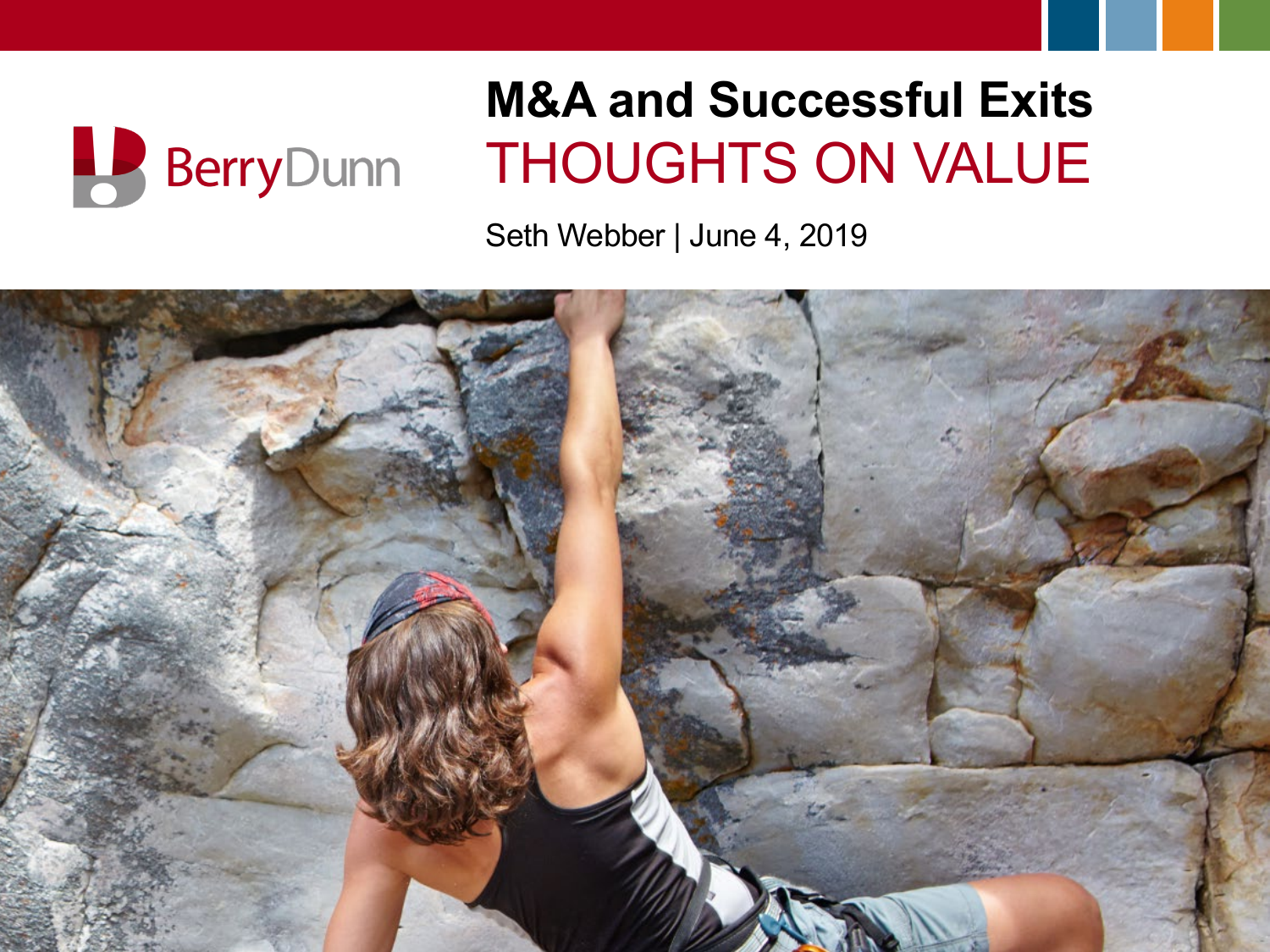# Establishing the Foundation

# Solid Financials

- Recasting financials
- Addbacks and risk

# **Strong Narrative**

- Management plan
- Realistic runway

**Attractiveness** & Readiness

- Beyond financial performance
- Where are you in the range?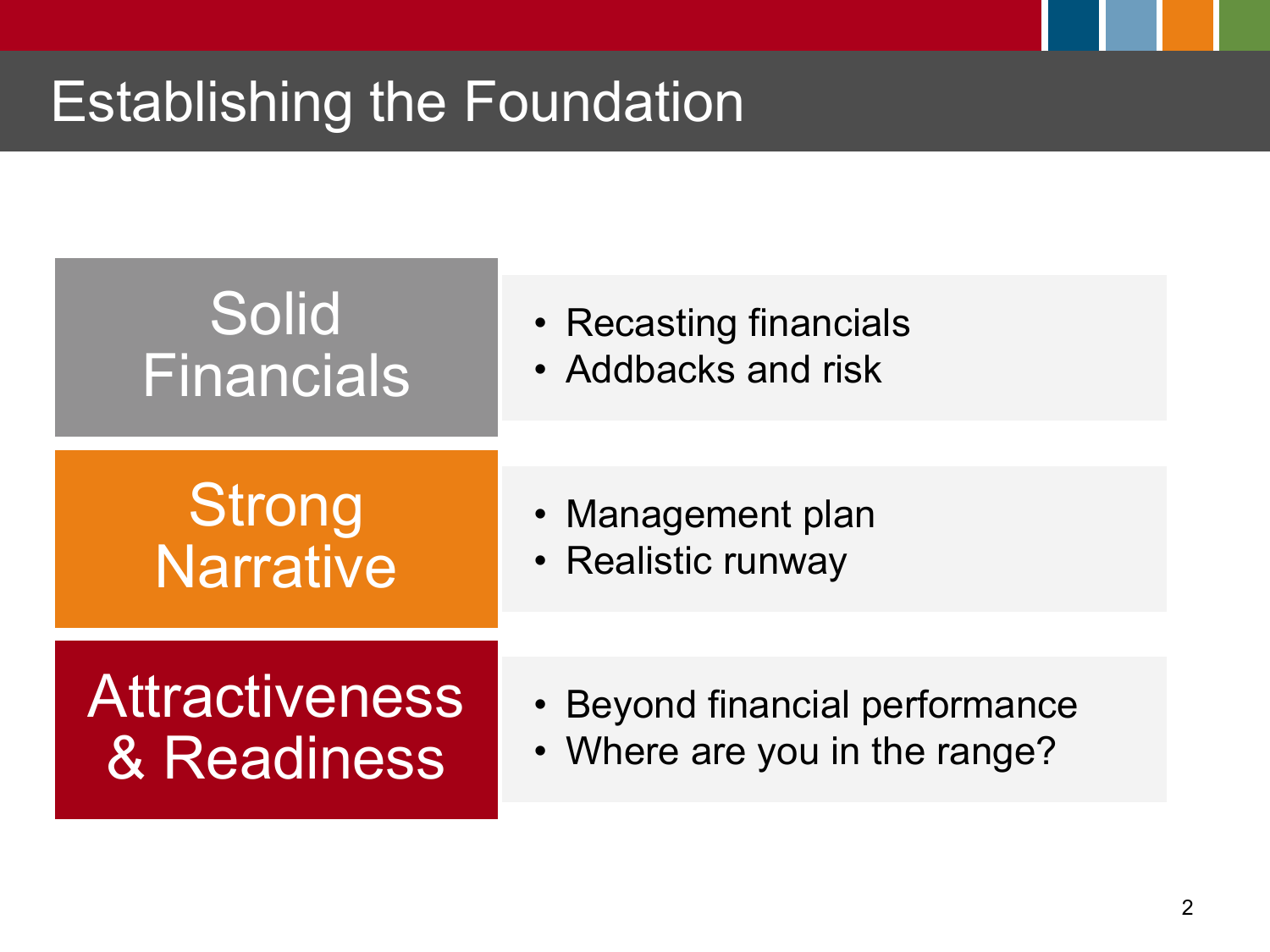#### Forecasting Considerations

#### **EXTERNAL INTERNAL**

Regulatory Changes

Economic Conditions **Capital Expenditure Plans** 

Industry-Wide Trends Working Capital Needs

Implied Market Share Staffing Requirements

Competitive Response Plant / Productive Capacity

Disruptive Technologies Sustainable Growth Rates

New Competitors **Business System Maturity**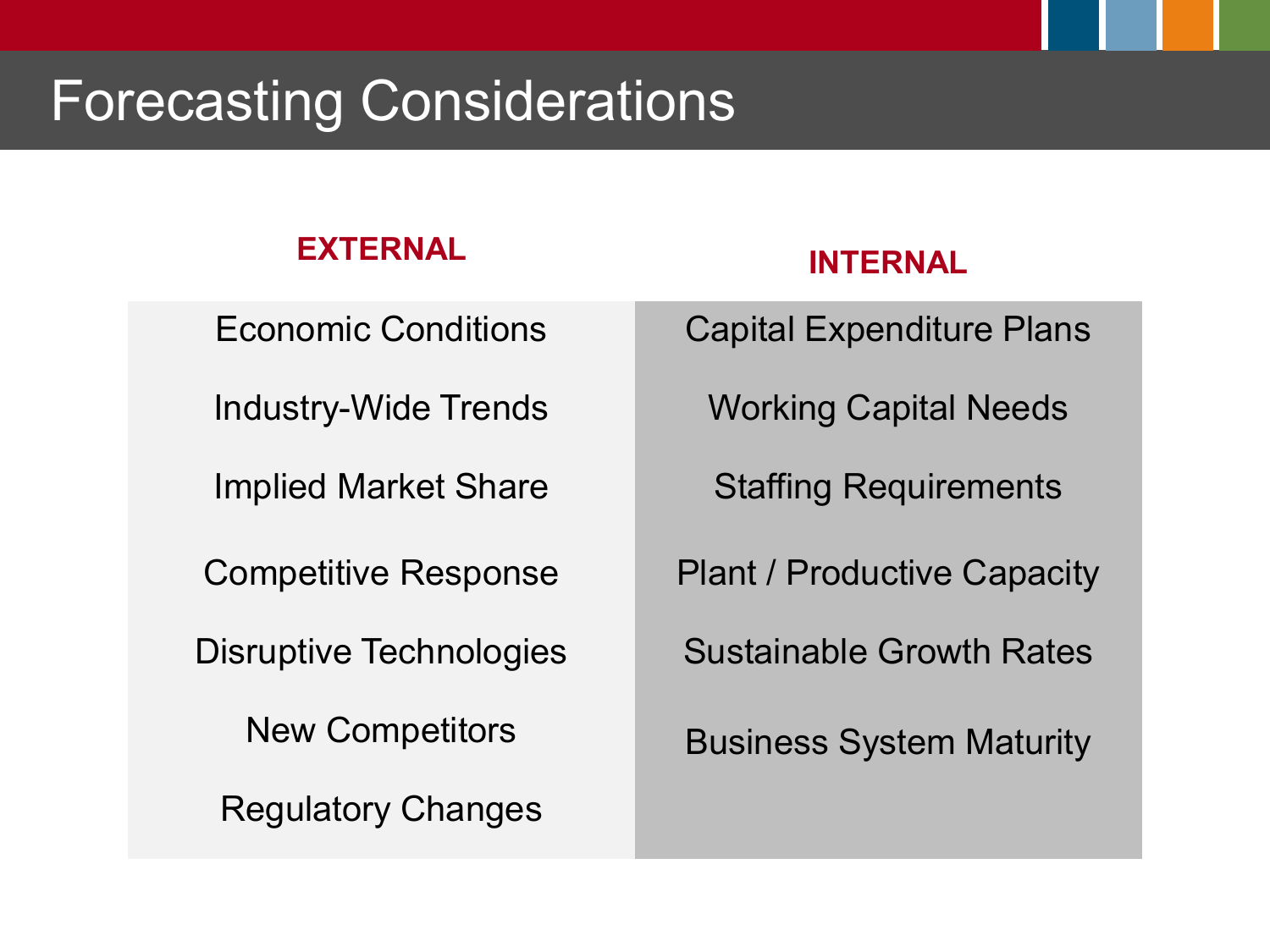#### Formula for Value

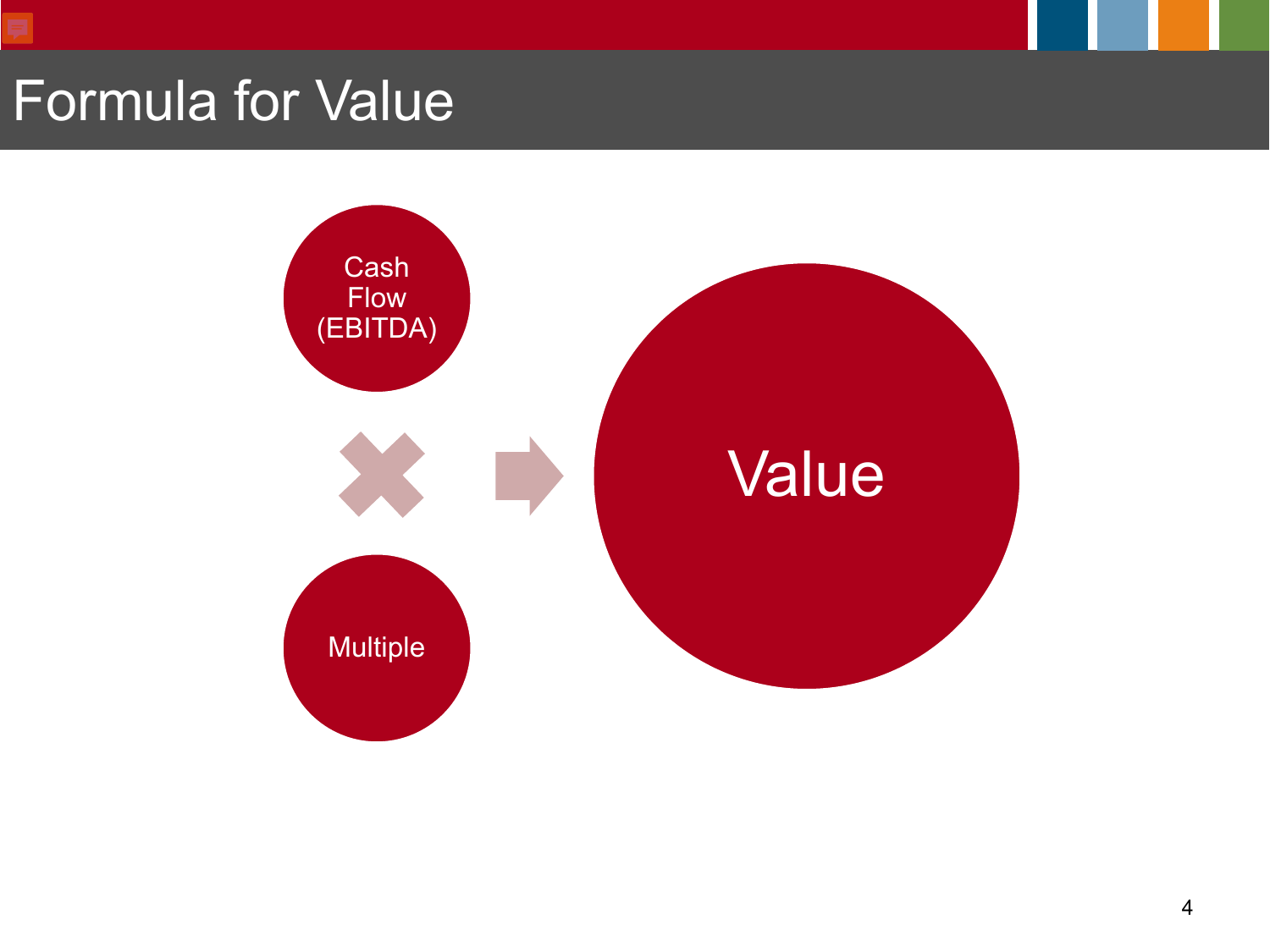#### Business Factors

- Management Strength | Business Factors
- Customer Loyalty
- Branding
- Customer Database
- IP / Technology
- Staff Contracts
- **Location**
- Business Owner Reliance
- Marketing Systems
- Business Systems

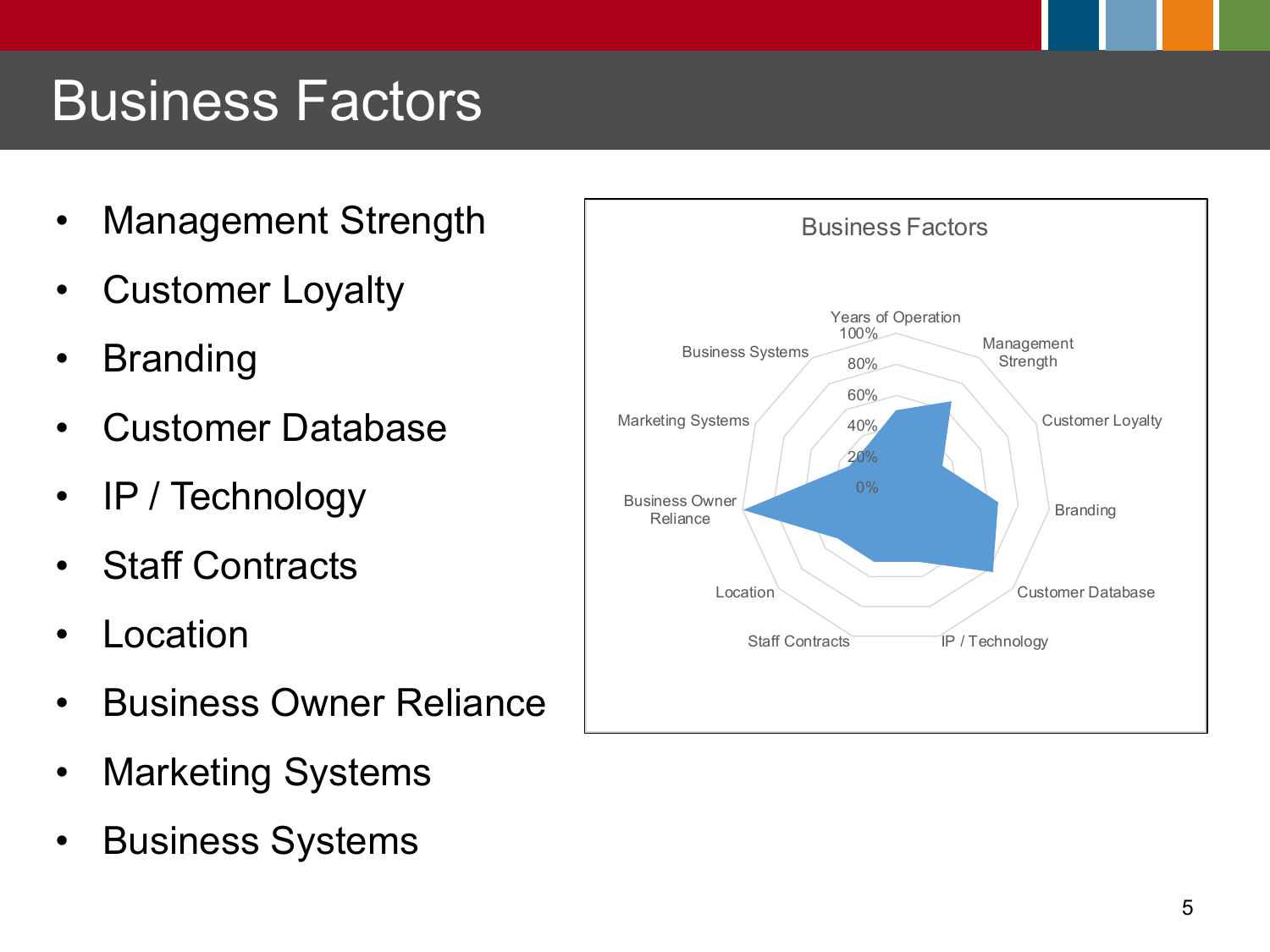# Human Impact on Multiples

| - 4                                                 | $4 - 6$                                                                   | $6+$                                      |
|-----------------------------------------------------|---------------------------------------------------------------------------|-------------------------------------------|
| One man operation (chief<br>cook and bottle washer) | One or two person senior<br>management team (two<br>men and a shaggy dog) | Well-rounded management<br>team           |
| No professional accounting<br>staff                 | Controller on staff                                                       | Full-time CPA/CFO on staff                |
| Owner takes all phone calls<br>from customers       | Dedicated salesman on the<br>team                                         | Full sales team that<br>manages customers |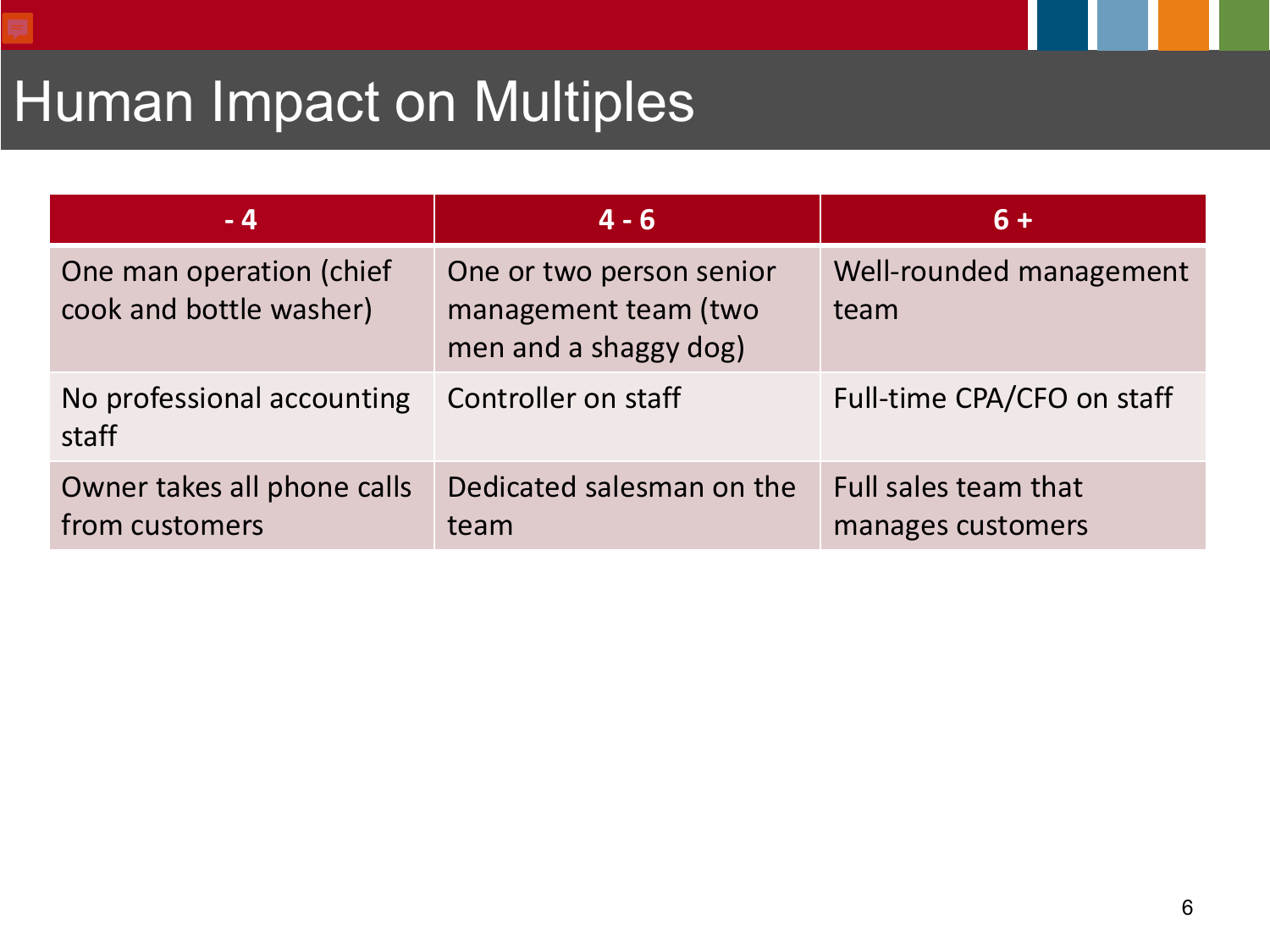# Customers Impact on Multiples

| - 4                                                     | $4 - 6$                                          | $6+$                                      |
|---------------------------------------------------------|--------------------------------------------------|-------------------------------------------|
| Top 3 customers over 90%<br>of revenue                  | Top 10 customers are less<br>than 50% of revenue | No customer is more than<br>5% of revenue |
| <b>Master Service Agreement</b><br>with Purchase Orders | <b>Annual contracts</b>                          | Multi-year contracts                      |
| Local mom/pops are only<br>customers                    | Middle market / regional<br>businesses           | Blue chip multi-nationals                 |
| Lumpy / project revenue                                 | Mix of one-time / recurring<br>revenue           | Small, recurring purchases                |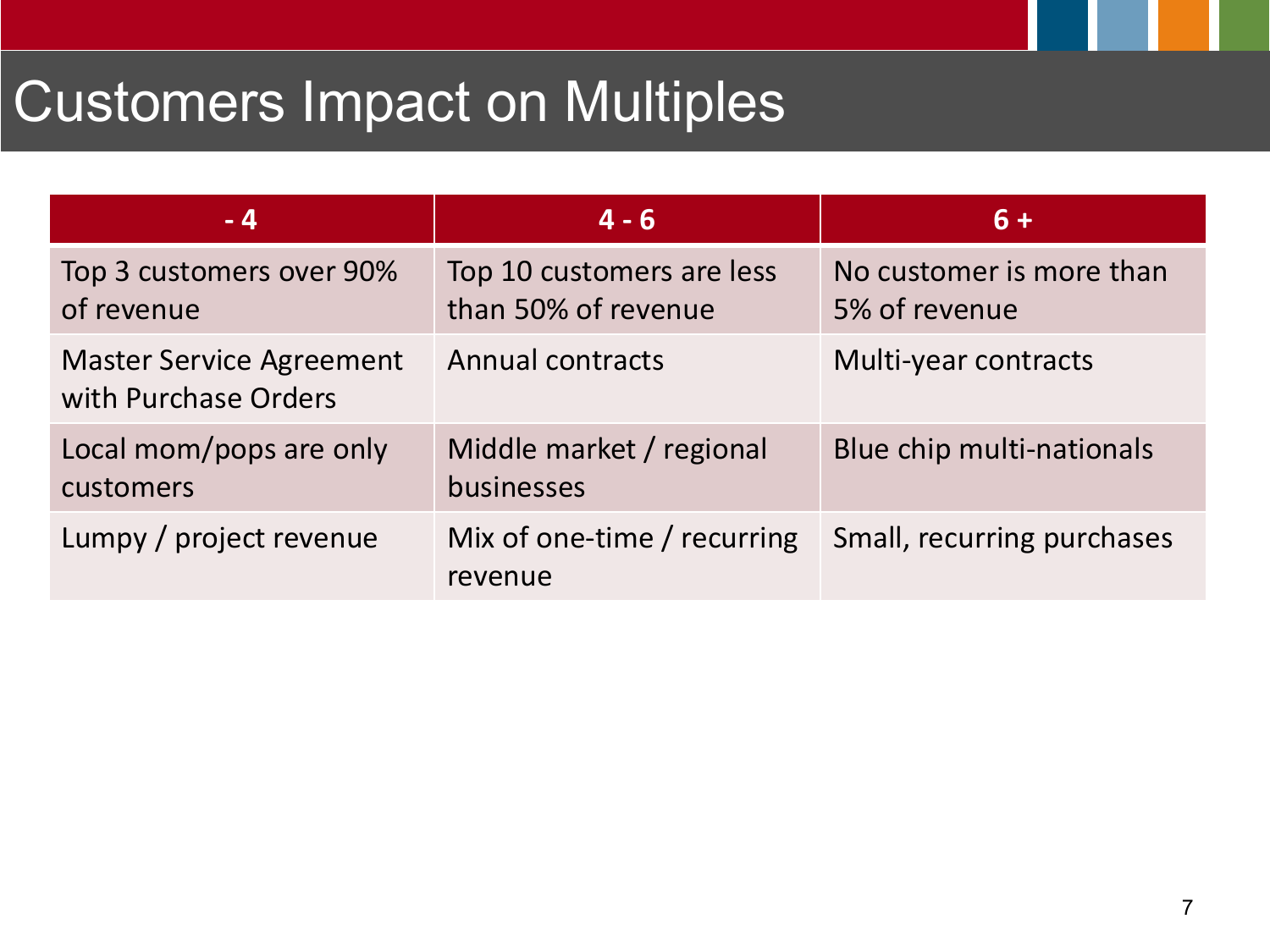# Structural Impact on Multiples

| $-4$                                                | $4 - 6$                                                         | $6+$                                             |
|-----------------------------------------------------|-----------------------------------------------------------------|--------------------------------------------------|
| High commodity product<br>with low margins          | Limited alternatives to your<br>product with average<br>margins | Proprietary product with<br>high margins         |
| No differentiation                                  | <b>Balanced market share</b><br>across industry                 | Market leader with few<br>competitors            |
| No contracts                                        | <b>Annual contracts</b>                                         | Multi-year supply<br>agreements with exclusivity |
| Core operations outsourced<br>to supplier           | Painful to switch suppliers,<br>but not crippling               | Easy to swap out non-<br>performing suppliers    |
| Top 3 suppliers are over<br>90% of material expense | Top 10 suppliers are over<br>50% of material expense            | No supplier more than 5%<br>of material expense  |
| Small market size that is<br>shrinking              | Low market growth                                               | Large market, growing<br>rapidly                 |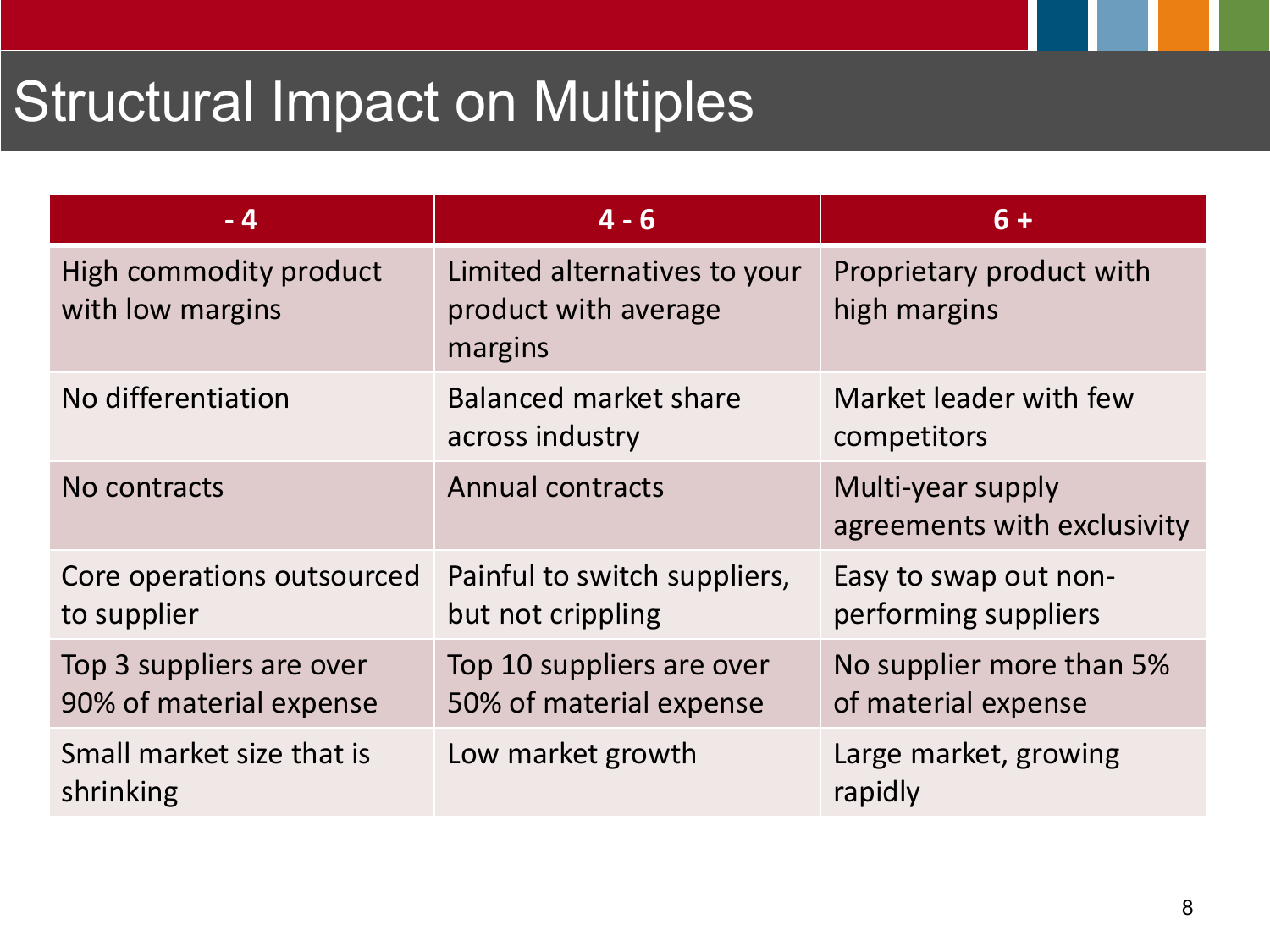#### Who Is My Buyer?

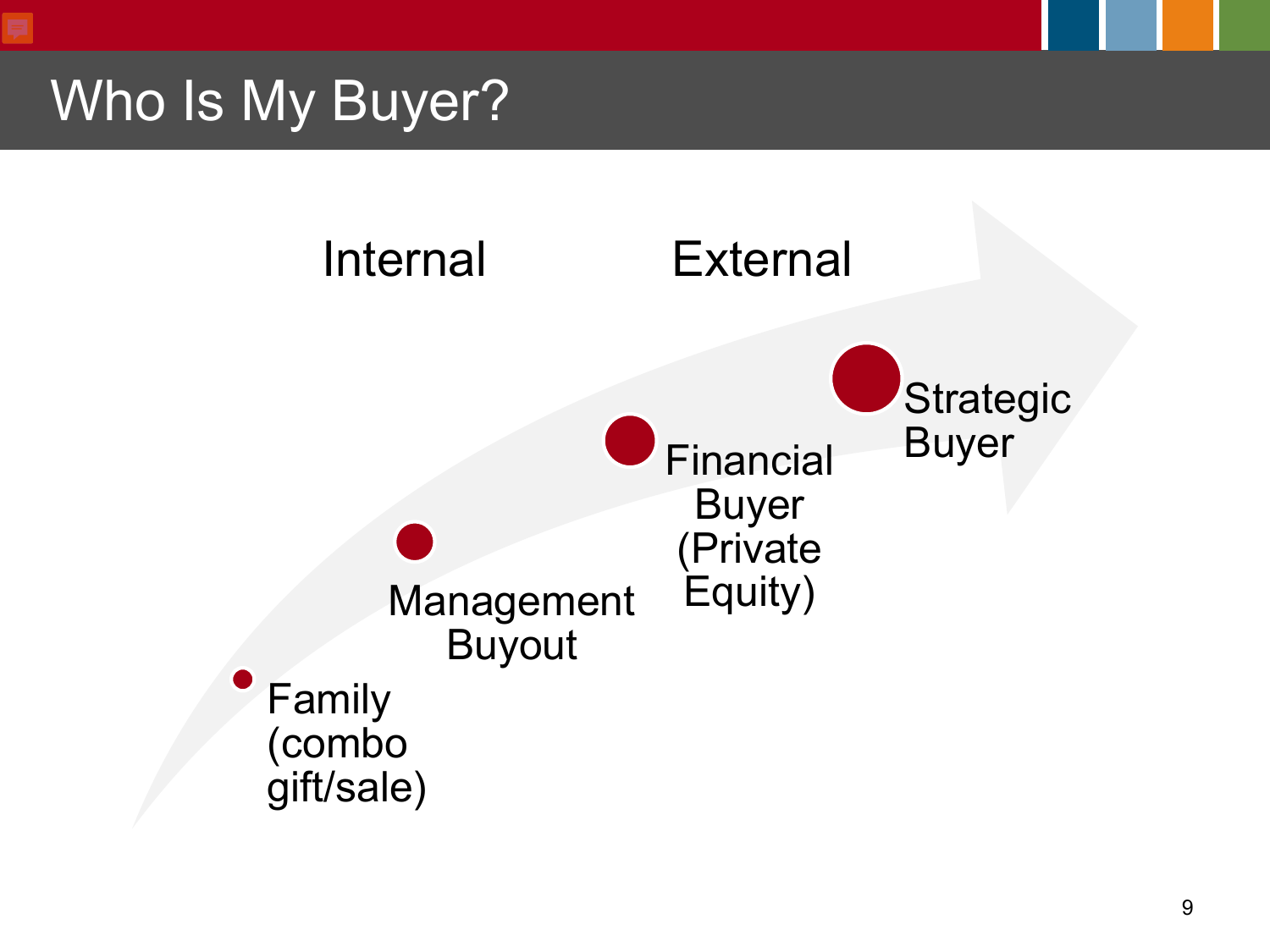#### Return Expectations By Source



© 2019 | PEPPERDINE UNIVERSITY GRAZIADIO BUSINESS SCHOOL. All Rights Reserved.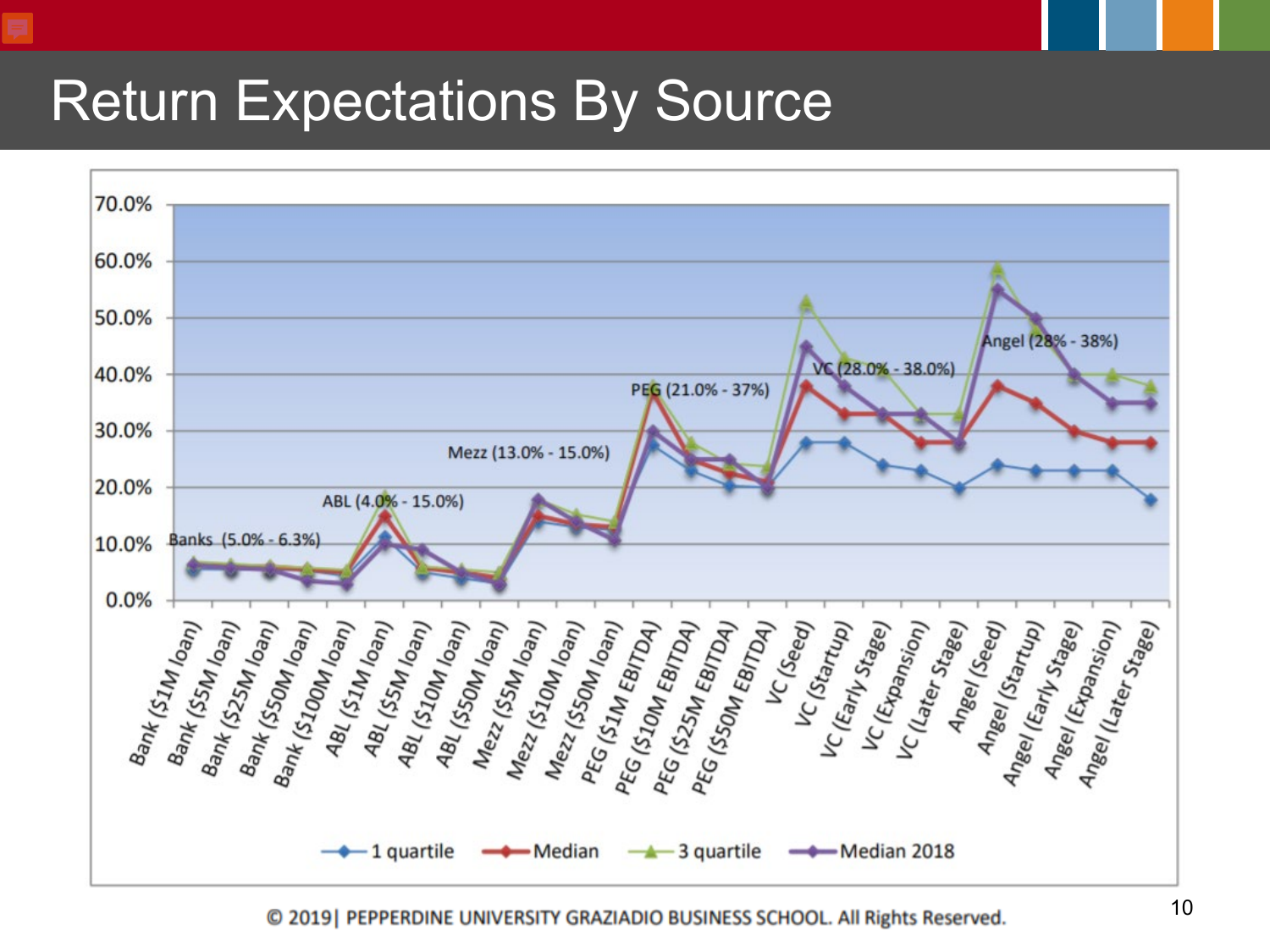#### Prepare

- Develop 3-5 year vision
- Focus on the next year, then the next 90 days
- Align the team, assign accountability
- Commit resources
- Establish a measurement and feedback process
- Define a communication plan and rhythm
- Revisit every 90 days